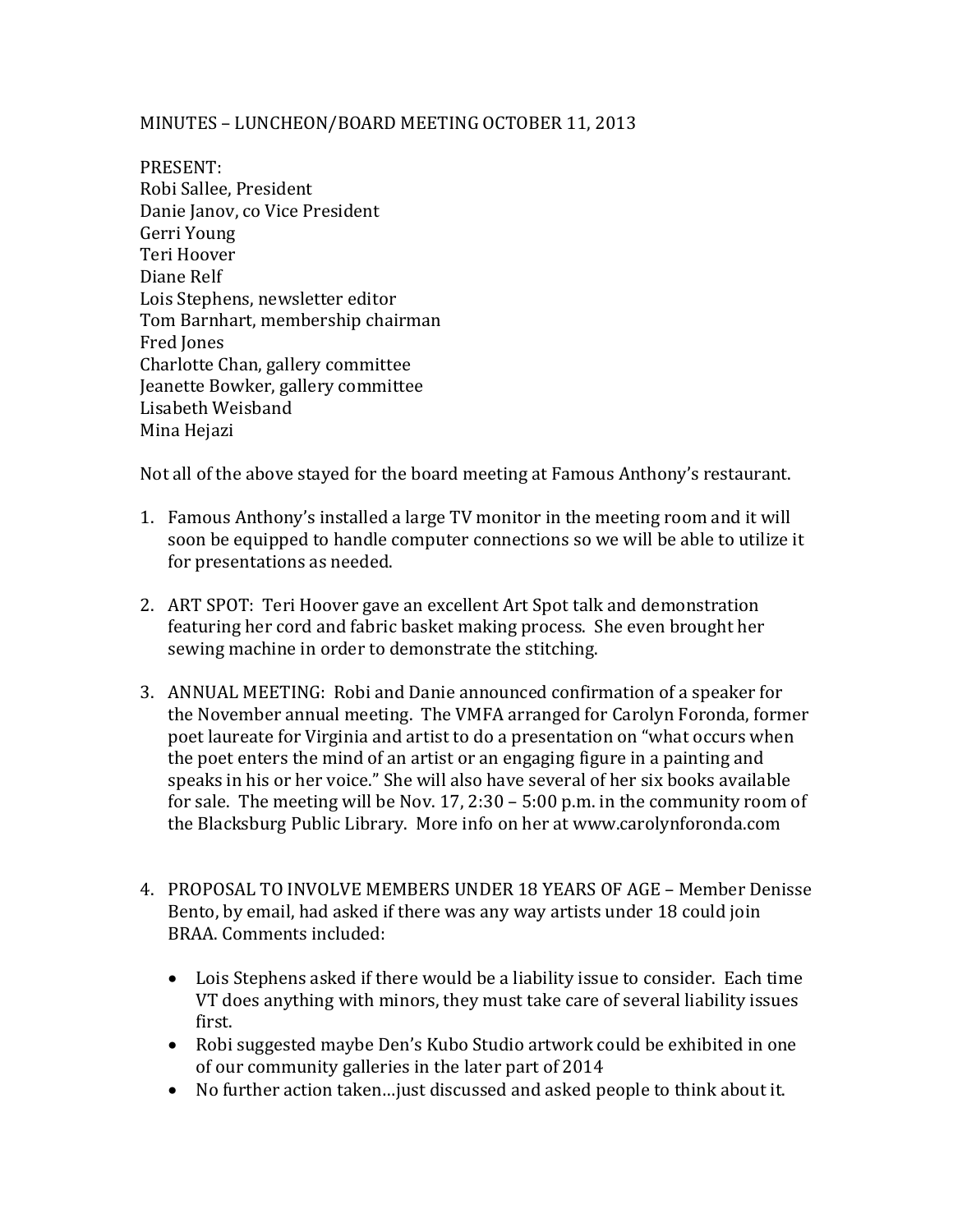- 5. Robi stated she was wondering what the status of the Old Town Hall is these days. At one time, there had been discussion regarding the possible use of this location by BRAA, in lieu of staying in the CAIO. Nancy Norton, not present, seems to be the person with the history on this issue. Tabled until Nancy's return.
- 6. Robi brought up the desperate need for candidates to hold office in 2014 and stated that, without officers, BRAA could be forced to disband. In the event that happened, all assets held by BRAA would have to be transferred to another 501 c 3 (charity, non-profit) organization. BRAA officially holds this designation. This detail was learned in a recent Creekmore Law Firm "Sharkbite" presentation attended by Gerri Young.
	- Gerri Young stated she would be willing to take the President's position if no other candidate came forward before the annual meeting.
	- Charlotte Chan and Teri Hoover stated they would be willing to be co Vice Presidents.
	- Charlotte has agreed to be the program chairman with a goal of one program per quarter. She will need some assistance with this. The BRAA bylaws state that the Vice President is also the program chair.
	- Jeanette Bowker has agreed to take the Treasurer position and is already in the process of the assuming this position which has been in transition for several months since Vikki King stepped down. Nancy Norton has handled the books in the interim and a complete accounting, as required in transition, has been done by the professional accountant hired by BRAA.
	- Jeanette Bowker asked if there were written guidelines regarding BRAA and the duties of officers. Yes, this information is available to all at [CONSTITUION](http://media.wix.com/ugd/48a43d_4fb71d6f38c7d09a7727717412fa5494.pdf)  [AND BYLAWS OF BRAA.](http://media.wix.com/ugd/48a43d_4fb71d6f38c7d09a7727717412fa5494.pdf) The Secretary position is still vacant. This position has been vacant for a long time and minutes of board meetings have suffered because of that. It is important to note that, by law, the 501 c 3 status held by BRAA requires minutes be taken and prepared routinely.
	- The above volunteers have expressed their willingness to serve, but all interested parties in our membership are encouraged to consider serving. A final slate of officers will be published before the annual meeting.
	- An organization such as BRAA is only as good as its volunteers. Without them we cannot exist.
	- The progress we've made in the last couple of years has been impressive. The Town of Blacksburg has greatly increased their support of the arts and it behooves this organization to step up to the plate if it intends to continue.
- 7. A new exhibiting artist approval team is needed. This is not a large task. Three members are needed to volunteer for this task. All that is required is reviewing applications for gallery approval and the 5 pieces of art that come with them. This is meant to screen the quality and appropriateness of the artwork in order